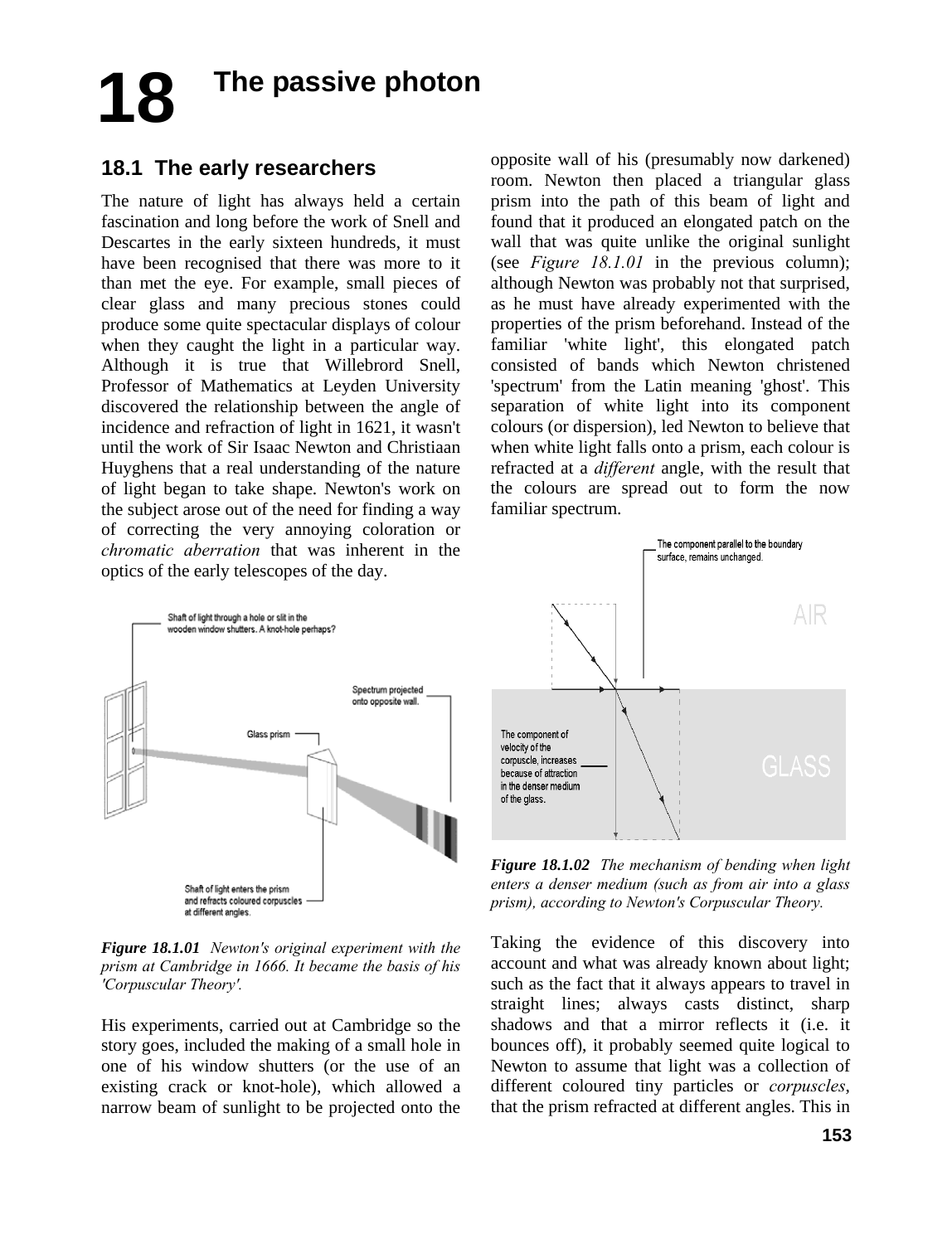turn, produced the observed spectrum on the opposite wall of his study. Mathematically, he was able to explain this new phenomenon with the use of vectors, which incidentally, required light to travel *faster* when it entered a denser medium such as the glass prism. In later experiments, he was able to re-combine the component corpuscles back into white light with the inclusion of a simple lens, thus reinforcing his theory. He also painted the colours of the spectrum onto a disc which, when rotated at high speed, gave the appearance of white light; (although he was actually unaware of the phenomenon of 'persistence of vision', where the brain tends to blend the rapidly rotating colours, producing the sensation of a white image).

The Danish astronomer Christiaan Huyghens, expanding upon the work of Descartes, was of the opinion that light consisted of waves that were carried in a medium he called the 'ether'. This he argued, permeated all space, the voids between



*Figure 18.1.03 Huyghens' wave theory of light.* 

the atoms and was ever present, even in a vacuum. Huyghens too, could quite adequately explain the presence of the spectrum - again by refraction, although stating that light *slows down* in the dense medium of the glass prism. This was the opposite to Newton's view that his corpuscles actually speeded up. There were also some striking similarities in the way water waves (ripples) and light behaved, such as the way that two beams of light, like two opposing ripples in water, will cross without affecting one another. Particles, or Newton's corpuscles, would surely collide in some cases, creating a disturbance which clearly, they did not seem to do. On the other hand, Newton's advocates referred to the sharpness of cast shadows. Wave motions tend to wrap around an object that they encounter which if this was the case with light, would surely cause a fuzzy or blurred outline, which was not of course, what appeared to happen.

Although research continued after Newton and Huyghens (Olaus Roemer and James Bradley to name but two) and advances were made in the measurement of the speed of light and with optics in general, the corpuscle verses wave theory debate continued for some time. Probably because of Newton's already great standing in the scientific community, his 'Corpuscular Theory' seemed to win the day. It wasn't until Thomas Young's experiment in 1801, that opinion began to swing in Huyghens' favour.

Thomas Young, an English physician and physicist, figured that by projecting a narrow beam of light through two closely spaced holes onto a screen beyond, it would be possible to see Newton's corpuscles *at work* as it were. The resulting image should consist of two overlapping circles of light from the two holes. They should also produce an area in the centre of the image that was brighter, where the circles overlapped. However, this wasn't the case and instead of the overlapping images that would tend to prove Newton's theory, Young observed a series of bands of light, separated from each other by alternating dark bands (see *Figure 18.1.04* on the next page). It seemed to him that these dark intervals between the brighter bands, were where the light overlapped and where this occurred, this overlap seemed to add up to *darkness*. Newton's corpuscle theory couldn't explain this new phenomenon, whereas Huyghens' wave theory could. In the bright areas, the bands tended to reinforce each other and seemed to be 'in-phase', whereas they cancelled each other out in the dark intervals and therefore appeared 'out-of-phase'. Huyghens' theory seemed to provide the answer.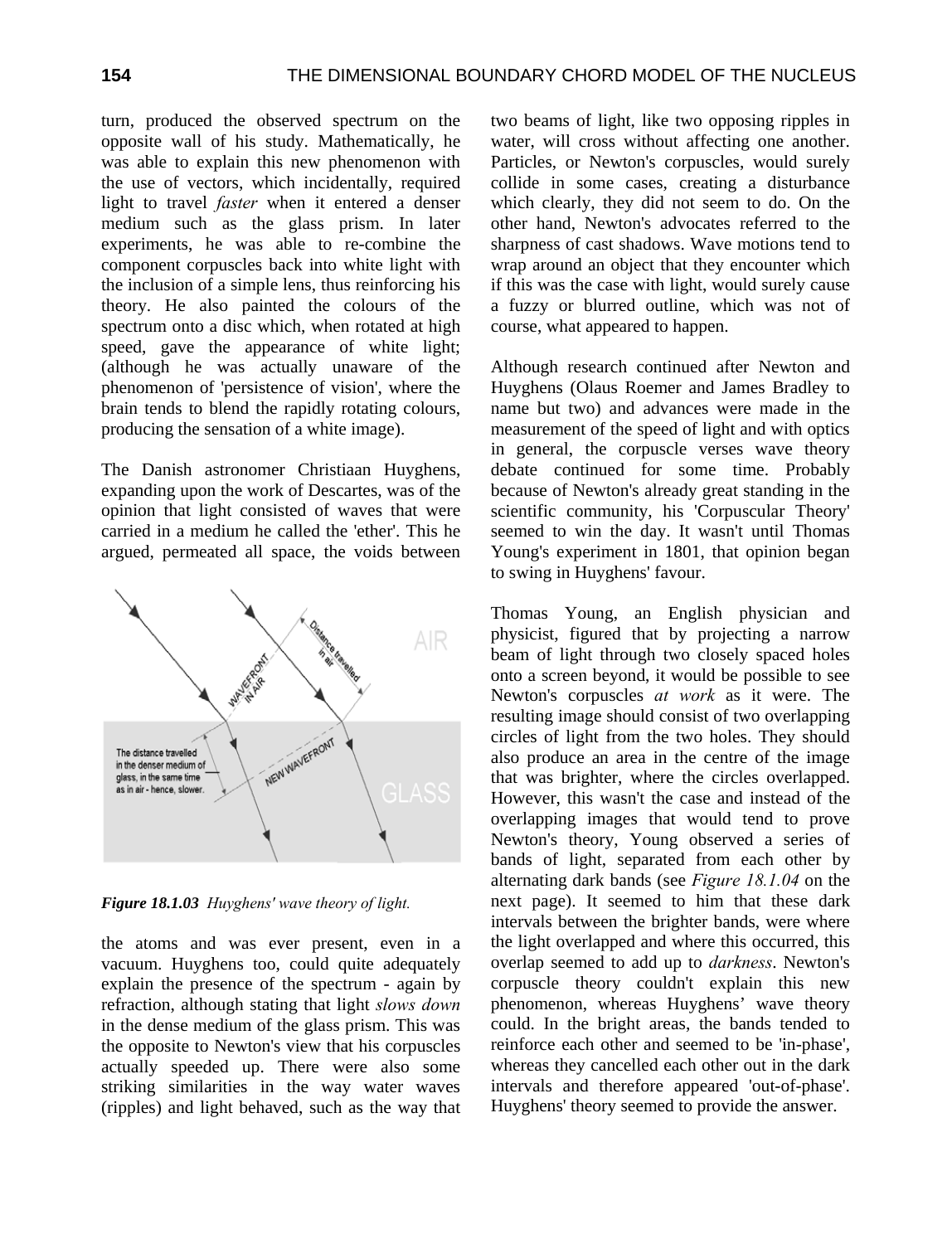Young later repeated his experiment, substituting the pin holes with two narrow parallel slits and obtained similar results. As well as proving that Huyghens' wave theory was correct, Young's work also provided a means of measuring the wavelength of light, which was found to be very small indeed.



*Figure 18.1.04 Young's experiment of 1801 finally swung it for Huyghens, as the interference pattern projected on the screen at the rear didn't fit Newton's theory.* 

This seemed to account for Newton's observation that light travelled in straight lines and produces crisp, sharp shadows - as the wavelength was in fact, much, much smaller than the objects it encountered. In later years, especially after the advent of the microscope, it was realised that light waves *do* in fact bend around objects if they are small enough, as is the case with some bacteria. By applying quite straight-forward geometry to Young's experiment, the wavelength of light was determined and more importantly, found to have a direct relationship to colour. Differing lengths of light waves corresponded to the different colours of the spectrum; longer towards the red and shorter towards the violet. The true nature of light was at last becoming clearer.

Experimentation continued during the following years and included the important works of Fresnel, Fizzeau, Fraunhofer, Babinet, Angstrom, Faucault and others - all of whom contributed to our understanding of light. This included better methods and therefore better results for obtaining accurate measurements of the wavelength and the speed of light. At around the same time (1820's onwards), Michael Faraday was undertaking his experiments into the nature of electricity and magnetism, which were to help establish light as something more than its visible evidence suggested.

### **18.2 Light, electricity & magnetism**

Continuing on the work started by Faraday, James Clerk Maxwell in 1864, was able to show mathematically, that light was not simply a singular phenomenon - but a small part of a greater 'electro-magnetic' spectrum, most of which, was invisible to us. This seemed to explain other observations, such as Hershel's in 1800, who had observed heat beyond the red end of the spectrum - and Ritter's later experiments concerning the behaviour of silver nitrate in the other direction, beyond the violet. Continuing research widened the electro-magnetic spectrum still further as radio waves, x-rays, and gamma rays were added to the list. It was soon realised that all of this radiation travelled at the same speed in a vacuum - the speed of light - and differed *only* in its wavelength (distance between successive crests) and frequency (waves generated per second).

As research continued and our understanding of the electro-magnetic spectrum seemed to be becoming more or less complete, it suddenly became somewhat apparent that something still wasn't quite right. The accepted theories did not seem to be able to explain what was known as *black-body radiation*, or the way that an ideal body would be expected to emit (or absorb) electro-magnetic radiation, through all the various wavelength bands. Instead of behaving as the conventional theories dictated, it was found that the radiation emitted by a body depends only on its temperature and that it did not in fact, radiate equally through all the wavelengths. The short wavelengths appeared to carry little of the total emitted energy, as did the longer wavelengths. This energy seemed to peak somewhere between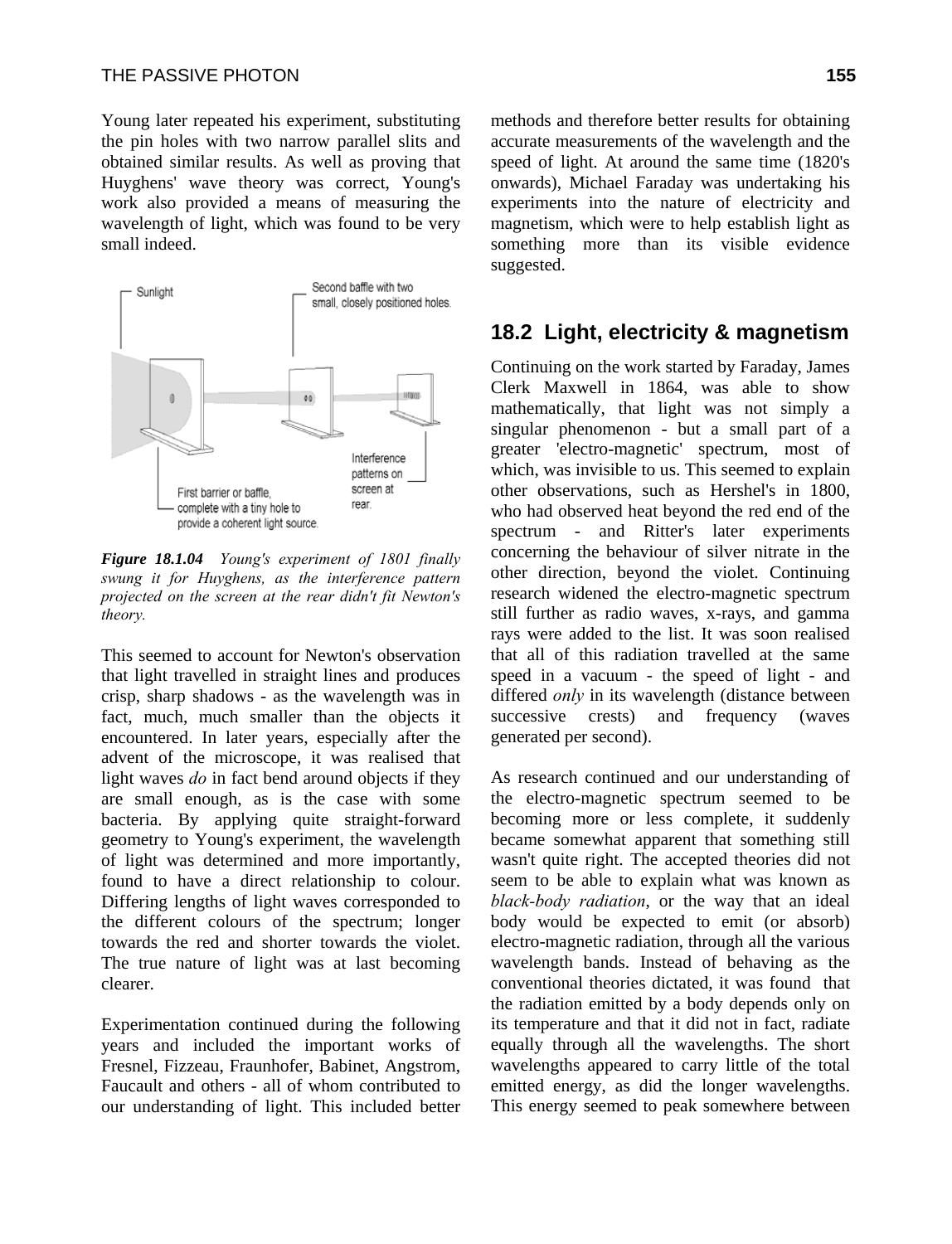the two, depending on temperature (see *Figure 18.2.01* below). Why did it not radiate across the entire spectrum of electro-magnetic radiation as had been expected?



*Figure 18.2.01 Typical energy distribution/wavelength graph, for a body at a fixed temperature. Why did it peak at a particular wavelength, instead of radiating across the full spectrum?* 

In 1900, the German physicist Max Carl Ernst Ludwig Planck arrived at his revolutionary theory that seemed to solve the black body problem. He proposed that when a body radiates energy, it was not as a continual emission at *ALL* wavelengths, but comprised small packets of energy that he christened a *quantum* of energy, after the Latin for 'how much'. He envisaged that the amount of energy in the quantum depended on the wavelength of the radiation emitted. In other words, the shorter the wavelength (higher frequency), the greater or larger the energy packet, or quanta.

For medium wavelengths, the quantum was of medium energy and the longer wavelengths produced the least energy. Therefore, Planck was saying that the energy content of a quantum, was inversely proportional to the wavelength of the radiation and was also directly related to the frequency. He expressed this relationship by his now famous equation:

*ε = hv* 

where *'ε'* stands for the quantum energy, *'v'* (or nu) for the frequency and *'h'* for the 'Planck Constant'. The equation gave the proportional relationship between quantum energy and frequency and allowed for the 'peak' in emitted radiation. Although too revolutionary to be accepted at once, with continuing work by many of his contemporaries; his theory finally fell into place, when evidence in favour of his quanta were finally established.

With all the serious research that has been undertaken since the fifteenth century, light *still* remains an enigmatic puzzle and *still* retains its apparent paradox of *wave-particle duality*. There became two stables of thought - two models; *the electro-magnetic wave model of light* and a particle model; *the photon model of light*; both of which could be used to explain this phenomenon and a *phenomenon* is exactly what light appeared to be. These days, we seem to take it for granted because it has always been there, part of our every day lives. Apart from the fact that we would be dead without it, we would surely miss it if it suddenly wasn't there. How can such a familiar part of nature exhibit such strange behaviour - with this duality that even now in the twenty-first century, defies definition as either a waveform or a particle? This is more like the tip of the proverbial iceberg and there is certainly more to it than meets the eye.

The *electro-magnetic wave model* allowed physicists to describe light in the context of the electro-magnetic spectrum, of which it is just a narrow visible window. This window, which defines the range of wavelengths we can detect with our eyes, is no accident and we have been given this ability by evolution because of the environment in which we live. Not surprisingly, green lies more or less in the middle of this window and it is not difficult to conclude that it is an important colour for the primates (of which we are a part), as the great majority are vegetarians. Other animals have evolved in different ways of course, like the snake with its infra-red sensors and some moths that can apparently see in the ultra-violet. Within our modern twenty-first century technology, we make good use of almost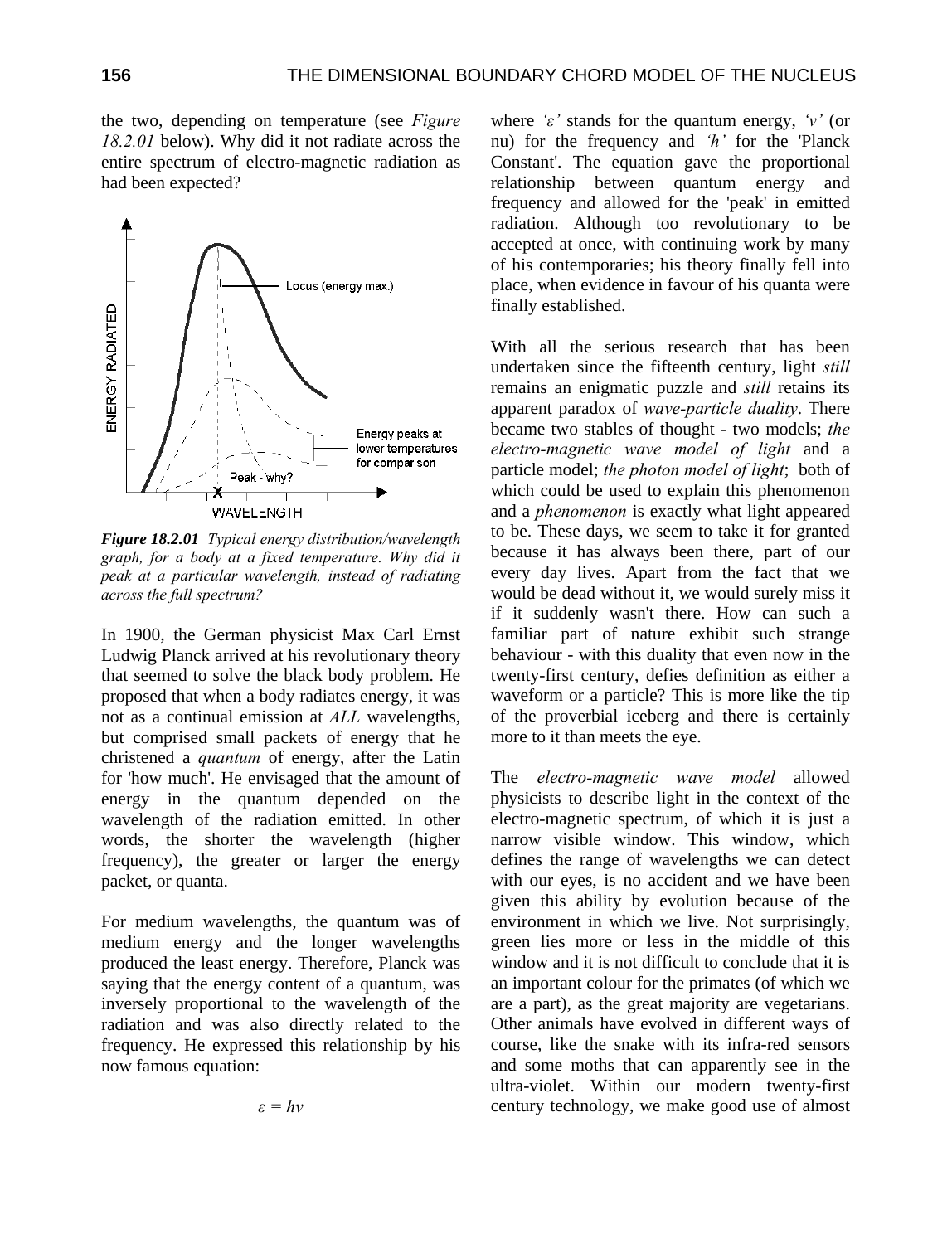the entire range of electro-magnetic radiation, from radio waves to X-rays and our modern world has come to strongly depend on this newly evolved ability. We should understand therefore, that the tiny window through which we visually experience the world and the universe around us, is really rather insignificant when one considers the overall scale of the electro-magnetic spectrum. In this context, light really is the tip of a very large iceberg.

## **18.3 Light as a dim-wave**

Chapter Eight touched upon this paradox that has always been associated with the nature of light, for it can still be described as both a waveform and a particle (or 'packet' that we usually refer to as the *photon*). Within *this* model, this will inevitably be allied to the dimensional boundary surface wave and its propagation and the wave characteristic of light can therefore be defined here as a dim-wave. That the photon exists as well, is now seldom disputed and is of course central to quantum theory but, *WHY* this duality in the first place? This question is often treated as 'matter of fact' and few of us seem to pause these days to actually think about just how profound this really is. Why for example, does nature need this duality, when either one of its manifestations would quite amply suffice? As with many a phenomenon in nature, there occurs both a primary and a secondary effect and light too, may possess such qualities. I shall try to elucidate.

Chapter Six has attempted to illustrate the concept of dimensional boundary surface waves and it was postulated that these, as their name implies, should be regarded as surface waves. All surface waves propagate at the boundary between two distinctly different media and are by their very nature a transverse waveform. Their propagation at the boundary would in this context, be the primary effect and there is also little doubt, that any waveform also comprises energy. It was further postulated that dimensional boundary surface wave energy will attenuate just like any other and - as energy can be neither created nor destroyed, this attenuation must take

the form of a condensation from higher to lower dimensional energy. As illustrated with the blackboard analogy in Chapter Six (*Figure 6.4.01* on page 43), this attenuation will deposit minute amounts of 'condensed out' dim-wave energy close to the plain of propagation and, as this energy is four-dimensional in its least energetic form, this deposition will be a 'downward' dimensional condensation that will occur on our side of the 3D/4D boundary. As one can imagine, this will produce infinitesimal amounts of threedimensional material into four-dimensional space, just as a stick of chalk dragged across the blackboard will leave a chalk-line behind it. This will produce light's *secondary* effect and together with its naturally propagating (expansional) wave motion, we are presented with what results in the characteristics of duality.

As the wave motion passes, these tiny condensate particles will lose the momentum provided by the wave's energy and will eventually become *passive*, in that they will no longer contain an excess over and above that of their own energy threshold. These animals can perhaps best be visualised as even tinier versions of the acicularly described independent dimensional boundary chords and may also vibrate or resonate at a ground state energy level until acted upon by outside influences. The actual size of these *passive photons* as they will be called, is difficult to determine at this stage, but may lie any where between the quoted size of the *IDBCs* and that of the Planck scale. In their natural, condensed-out state, these *passive photons* will not radiate energy of any kind and are therefore to all intents and purposes, invisible to us (although their natural resonance may be so small as to elude detection at this stage). However, should they become exited by some external influence, they will acquire energy and will therefore, no longer be passive. They will emit radiation over and above that of their energy threshold which in all cases, will be electro-magnetic radiation; in the form of their own dimensional boundary surface wave emission. What was originally a condensed out 'remnant' dim-wave particulate, will have become the photon that we tend to recognise today. This secondary effect (or indeed process),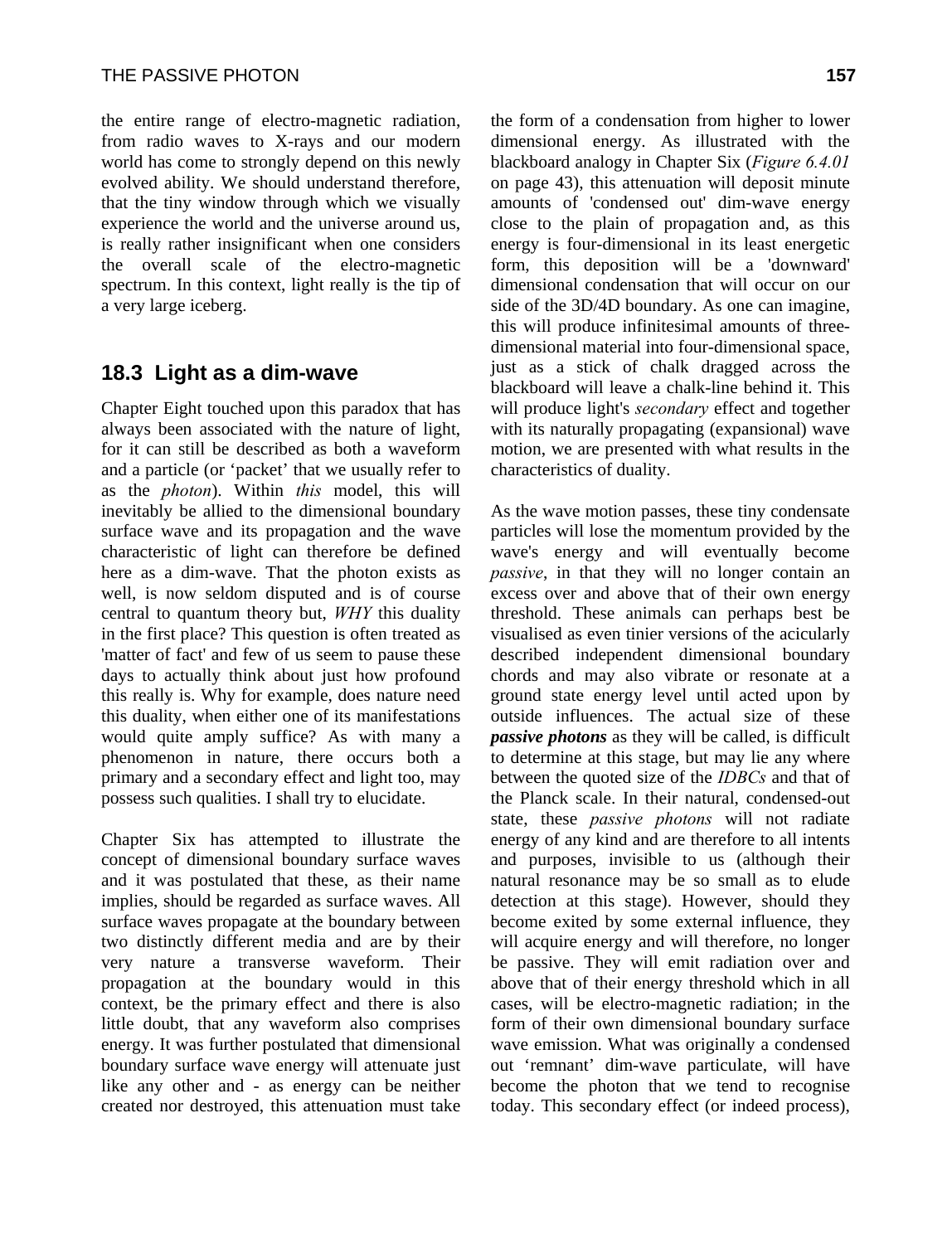will have every thing to do with the interchangeability of matter and energy; a concept central to modern-day physics.

It was also postulated in Chapter Six that dimwave propagation at the 3D/4D boundary would influence three dimensional matter on this side of the boundary, although this would depend on the wave energy involved. It was also speculated that such interference would manifest itself as a form of *particle orbital motion* similar to that found within the action of water waves and Rayleigh waves within the earth - both of which are of course surface waves themselves. This was illustrated in Chapter Six and is repeated here as *Figure 18.3.01* below.



*Figure 18.3.01 As a dim-wave propagates through space at the boundary between 3D and 4D worlds; it will influence material on this side of the boundary. This will take the form of a 'particle orbital motion' that excites passive photons close to the boundary layer.* 

This induced orbital motion will affect material on *this side* of the boundary to a greater or lesser extent and obviously the smaller the particle, the greater the influence. Smaller three-dimensional particles (especially those that have condensed through the attenuation of dim-wave energy) will exhibit a much smaller energy threshold than say the independent boundary chords or the much larger whole surviving teddies. In addition, the smaller the particle, the faster the rate of radiation, just as a red hot pin head will cool more quickly than a red-hot poker. As the dim-wave propagates across the dimensional boundary, those *passive photons* close enough to be affected by particle orbital motion will gain *spin* and thus energy. Spin will in turn; be dependent on the direction of propagation and thus the character of this orbital motion (see *Figure 18.3.02* below).



*Figure 18.3.02 As a dim-wave propagates at the 3D/4D boundary, passive photons (themselves attenuated dim-wave energy) may gain spin due to the effects of particle orbital motion.* 

From the illustration, it is easy to see that the orientation of the wave's motion will have a direct bearing on the photon's spin direction. If you were to point the arrow to the left instead of the right, the apparent spin of the particle would become counter-clockwise instead of the clockwise direction shown - and this would have some quite profound consequences on the way we currently interpret the nature of the quantum universe. This change in apparent spin direction is what would exactly result from light (or its dimwave energy) being bounced from a suitable mirror. The illustration in the figure would represent the incoming light wave just before it is reflected; complete with its secondary effect of induced clockwise photon spin. Its reflection however, would involve the same light wave travelling in the opposite direction (or arrow pointing left in the figure) and as a consequence, the apparent spin direction would become opposite or counter-clockwise. While on the subject of this induced photon spin, it looks as though there could be an interesting consequence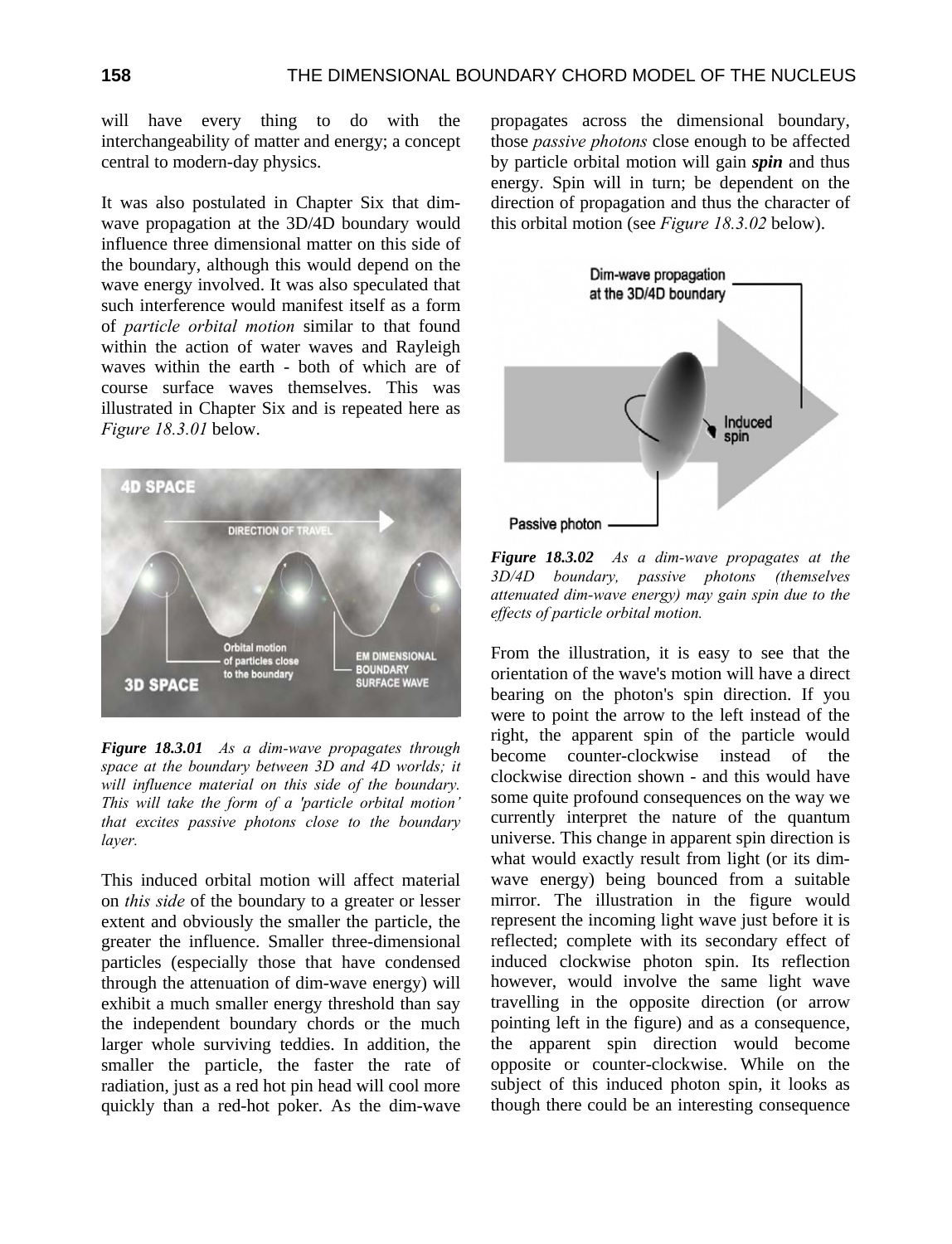here for what is known as *quantum entanglement*. This is a somewhat mysterious and (often called) *wonderful* phenomenon that has been discovered within the bounds of quantum theory; where certain separate, physical systems would seem to become 'entangled'. In a nut-shell, this seems to infer that a particular system's *physical state* is directly related to the state of another system (or object) somewhere else. When measurements are made in any particular, chosen system, it is said that its *Schroedinger wave function* collapses into a single state - while at the same time, the other system also collapses into a corresponding state *regardless* of the distance between them - and this is usually termed *nonlocality*.

#### **18.4 The Rochester experiment**

Attempts have been made on several occasions to test this phenomenon and such procedures are usually referred to as *quantum-coherence* or *Bell inequality violation experiments* - as they involve the Bell theorem propounded by the physicist John S. Bell. This states that when measurements are made on any one particular entity, the information obtained must affect the state of a second some distance away and they can no longer be treated as separate, independent bodies.

One such procedure is I believe, known as the *Rochester Experiment* and to quote one Internet source  $\frac{1}{1}$ :

 " . . . it has been strongly evidenced that a quantum system may respond in an observable way to changes in information, even when that information is obtained without physical intrusion.

The experiment consists of a laser incident upon a beam splitter, along with two sets of mirrors, and down converters. The down converters are special crystals that split a single photon into two, such that the laser beam passing a down converter is split into a signal beam and an idler beam (which in turn corresponds to signal photons and idler photons). Thus, whenever, one of the idler beams is blocked off, we know which way a given signal photon travelled, without ever having directly affected the signal proton. And yet, the diffraction pattern of the signal beams breaks down.

Note that, there is no physical disturbance of the signal beams itself, nor some physical intrusion that caused this change in the outcome of the experiments. The diffraction pattern involves only the signal photons.

The intrusion involves only the idler photons. Signal photons and idler photons never meet again after they leave their down converters and yet, by blocking off the latter, the former are affected. The distinct change in a macroscopic observable phenomenon is seemingly brought about by nothing but the change in information about the system." [1] Information implies mindlike, and thus we encounter in the quantum world, a form of consciousness".

I would not necessarily agree with the last sentence and what it implies, although *quantum consciousness* is quite topical at the moment. The Internet source included a rather sketchy illustration and this has been redrawn as *Figure 18.4.01* below.



*Figure 18.4.01 The Rochester experiment to test the phenomenon of quantum entanglement.* 

The signal beam mentioned in the text is marked 'S1' and 'S2' in the illustration and the idler beam "I1' and 'I2'. The gate is used to block off idler photons without affecting the signal beam although the very act of interrupting the idler beam seems to influence the signal beam's